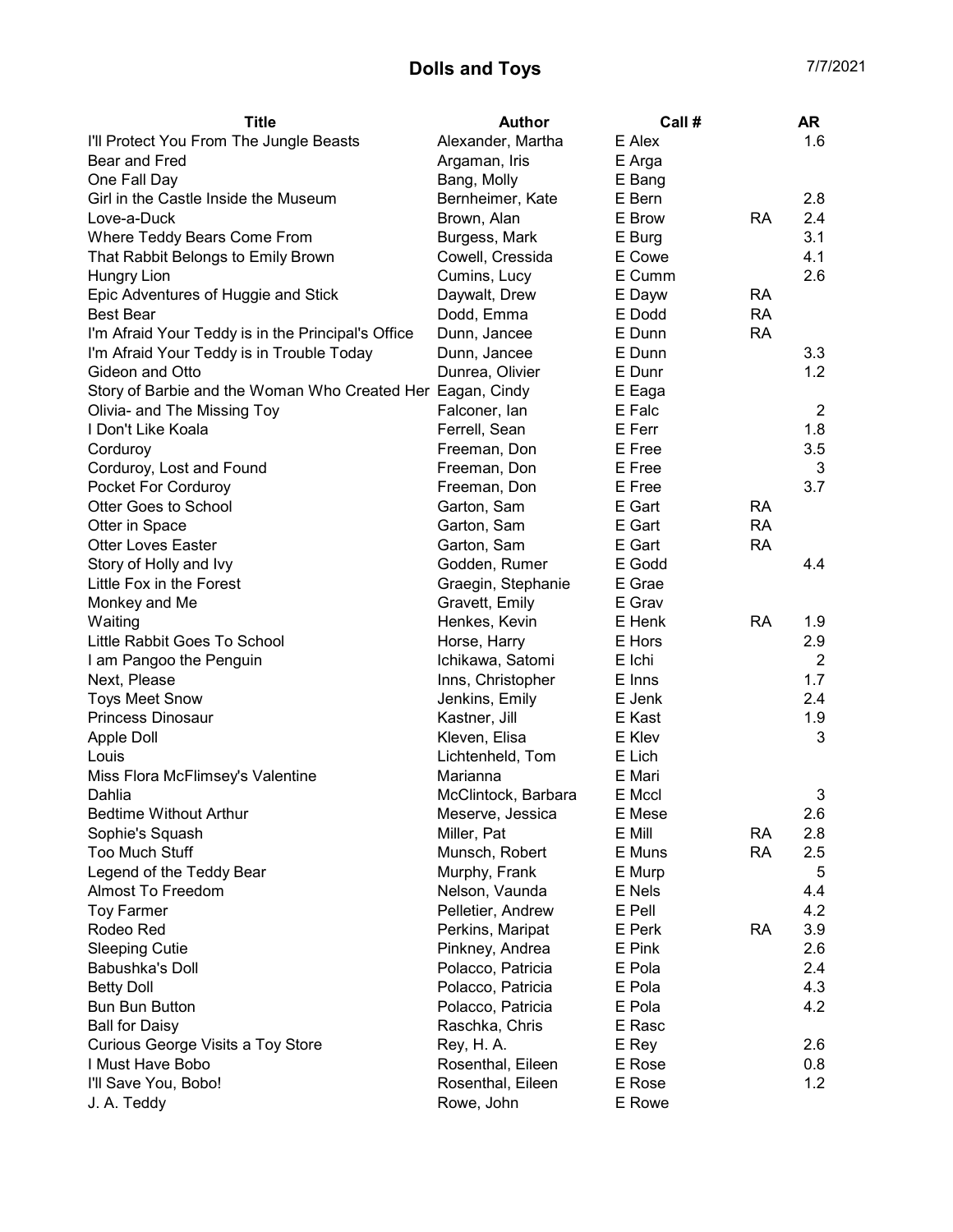## Dolls and Toys **17/2021**

| <b>Title</b>                                                 | Author             | Call #             |           | AR             |
|--------------------------------------------------------------|--------------------|--------------------|-----------|----------------|
| Little Whistle                                               | Rylant, Cynthia    | E Ryla             |           | 3.9            |
| Little Whistle's Christmas                                   | Rylant, Cynthia    | E Ryla             |           | 3.1            |
| Little Whistle's Medicine                                    | Rylant, Cynthia    | E Ryla             |           | 3.4            |
| <b>Ticky-Tacky Doll</b>                                      | Rylant, Cynthia    | E Ryla             |           | 4.1            |
| Teddy                                                        | Sage, James        | E Sage             |           |                |
| Perfectly Percy                                              | Schmid, Paul       | E Schm             | <b>RA</b> | 1.3            |
| <b>Too Many Toys</b>                                         | Shannon, David     | E Shan             |           | 3              |
| Night After Christmas                                        | Stevenson, James   | E Stev             |           | 2.2            |
| Pass Go and Collect \$200                                    | Stone, Tanya       | E Ston             |           | 5.3            |
| <b>Balloons Over Broadway</b>                                | Sweet, Melissa     | E Swee             |           | 5.4            |
| Kafka and the Doll                                           | Theule, Larissa    | E Theu             |           |                |
| Mimi and Bear in the Snow                                    | Trasler, Janee     | E Tras             |           | $\overline{2}$ |
| Dolls' Christmas                                             | Tudor, Tasha       | E Tudo             |           | 4.6            |
| Night Night, Cuddly Bear                                     | Waddell, Martin    | E Wadd             |           | 1.8            |
| Can You See What I See?                                      | Wick, Walter       | E Wick             |           |                |
| Velveteen Rabbit, Or, How Toys Become Real                   | Bianco, Margery    | E Will             |           | 4.7            |
| Knuffle Bunny                                                | Willems, Mo        | E Will             |           | 1.6            |
| Knuffle Bunny Free                                           | Willems, Mo        | E Will             | <b>RA</b> | 2.7            |
| Knuffle Bunny Too                                            | Willems, Mo        | E Will             |           | 2.4            |
| Little Toy Shop                                              | Wolfe, Frances     | E Wolf             |           | 3.9            |
| Lawn to Lawn                                                 | Yaccarino, Dan     | E Yacc             |           | 3.2            |
| Found                                                        | Yoon, Salina       | E Yoon             | <b>RA</b> | 1.8            |
| What is the Story of Hello Kitty                             | Anderson, Kirsten  | J 338.7            |           | 5.8            |
| <b>Hello Kitty</b>                                           | Green, Sara        | J 338.7            |           | 4.5            |
| Lego                                                         | Green, Sara        | J 338.7            |           | 4.4            |
| My Little Pony                                               | Green, Sara        | J 338.7            |           | 4.2            |
| Nerf                                                         | Green, Sara        | J 338.7            |           | 4.2            |
| Nintendo                                                     | Green, Sara        | J 338.7            |           | 4.4            |
| <b>Parker Brothers</b>                                       | Green, Sara        | J 338.7            |           | 4.2            |
| Pokemon                                                      | Green, Sara        | J 338.7            |           | 4.2            |
| <b>Power Rangers</b>                                         | Green, Sara        | J 338.7            |           | 4.5            |
| American Girl Entrepreneur Pleasant Rowland                  | Polinsky, Paige    | J 338.7            |           | 4.9            |
| Monopoly Mastermind Charles B. Darrow                        | Polinsky, Paige    | J 338.7            |           | 5              |
| Pokemon Designer Satoshi Tajiri                              | Polinsky, Paige    | J 338.7            |           | 4.8            |
| Rubik's Cube Creator Erno Rubik                              | Polinsky, Paige    | J 338.7            |           | 4.9            |
| Yo-Yo Maker Pedro Flores                                     | Polinsky, Paige    | J 338.7            |           | 4.7            |
| Mr. Potato Head Inventor George Lerner                       | Pollard, Michael   | J 338.7            |           | 4.5            |
| Barbie Developer Ruth Handler                                | Slater, Lee        | J 338.7            |           | 5              |
| Board Game Builder Milton Bradley                            | Slater, Lee        | J 338.7            |           | 4.9            |
| Crayola Inventors Edwin Binney and C. Harold Smi Slater, Lee |                    | J 338.7            |           | 4.9            |
| <b>LEGO Manufacturers The Kristiansen Family</b>             | Slater, Lee        | J 338.7            |           | 4.9            |
| Play-Doh Pioneer Joseph McVicker                             | Slater, Lee        | J 338.7            |           | 4.7            |
| Slinky Innovators The James Family                           | Slater, Lee        | J 338.7            |           | 4.6            |
| <b>Magic Nesting Doll</b>                                    | Ogburn, Jacqueline | J 398.2094         |           | 4.3            |
| Mini Science Fun                                             | Felix, Rebecca     | J 507.8            |           |                |
| Maker Projects for Kids who Love Games                       | Sjonger, Rebecca   | J 794              |           |                |
| World of Mario Bros.                                         |                    |                    |           |                |
| World of Pokemon                                             | Silverman, Buffy   | J 794.8<br>J 794.8 |           |                |
|                                                              | Silverman, Buffy   | J 808.8            |           | 5.4            |
| Raggedy Ann & Andy: a Read-Aloud Treasury                    | Gruelle, Johnny    |                    |           | 5.4            |
| Who Was Milton Bradley?                                      | Anderson, Kirsten  | J B Bradley        |           |                |
| Miss Hickory                                                 | Bailey, Carolyn    | J Fantasy Bail     |           | 5.9            |